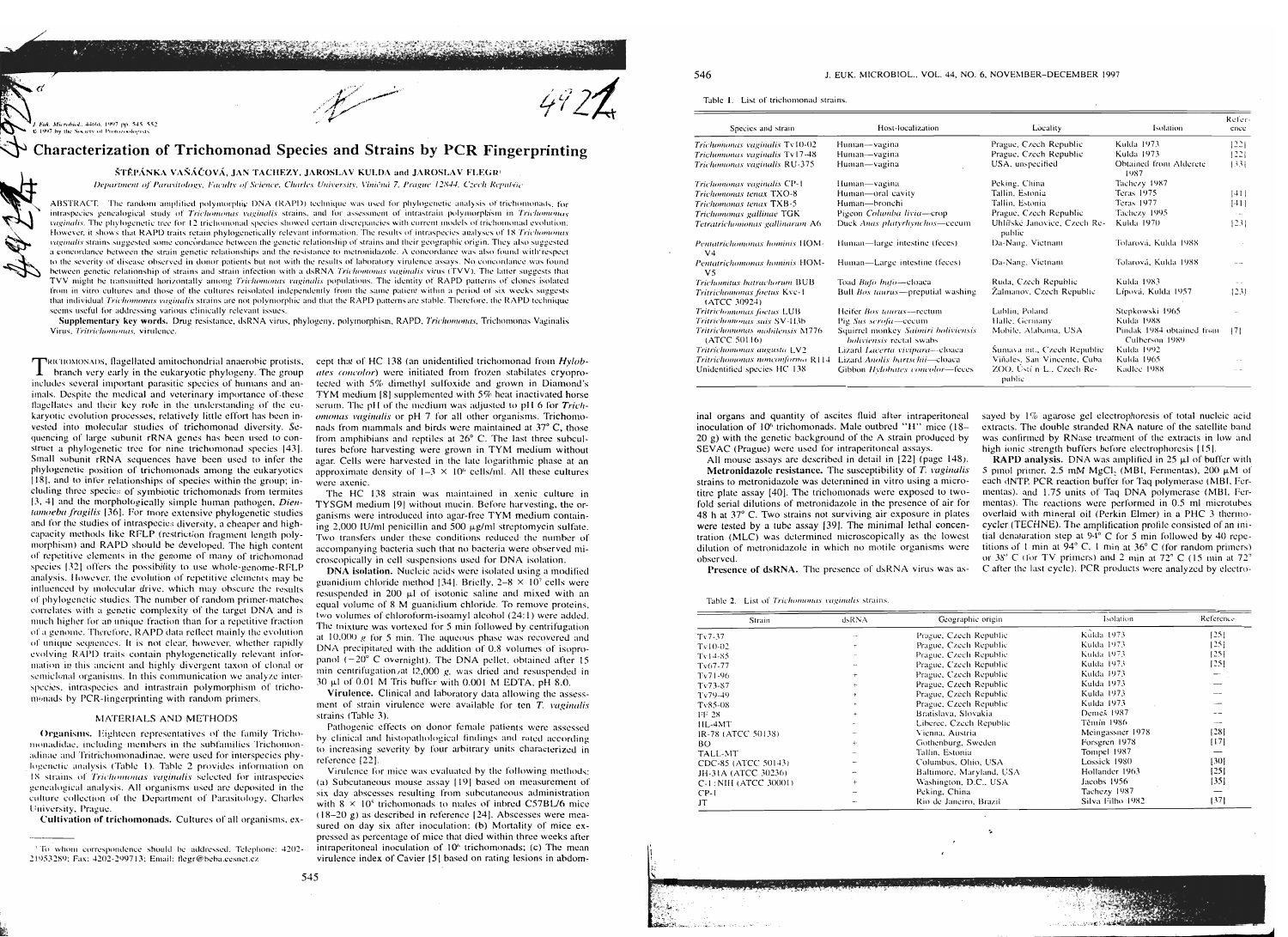#### VAŇÁČOVÁ ET AL.-RAPD CHARACTERIZATION OF TRICHOMONADS

Table 3. Virulence of Trichomonas vaginalis strains as assessed on the basis of clinical findings, histopathological examination of ectocervical biopsies and results of mouse assays after intraperitoneal and subcutaneous inoculation

| Strain        |          |                                                 |              | Subcutaneous                   |              | Patients <sup>a</sup> |                          |
|---------------|----------|-------------------------------------------------|--------------|--------------------------------|--------------|-----------------------|--------------------------|
|               | Mortali- | Intraperitoneal mouse test<br>tv (Gr Virulence) | $\mathbf{n}$ | mouse test<br>Abscess<br>(mm'r | $\mathbf{u}$ | Symp-<br>toms         | Histo-<br>path-<br>ology |
| Ty85-08       | 50       | 7.7                                             | 2()          | 132                            | 38           | $\overline{c}$        | 2                        |
| $T_v 73.87$   | 43       | 10.4                                            | 30           | 66                             | 31           | 2                     | $\overline{c}$           |
| Tv71-96       | $^{24}$  | 6(1)                                            | 37           | 2                              | 38           | $\overline{c}$        | 3                        |
| $Tv79-49$     | 73       | 10.7                                            | 30           | 176                            | 65           |                       |                          |
| Tv14-85       | 86       | 10.8                                            | 30           | 127                            | 29           | $\overline{1}$        | 3                        |
| $T_v67-77$    | $-17$    | 8.7                                             | 30           | 63                             | $-4(1)$      | 2                     | $\overline{\mathbf{c}}$  |
| Tv10-02       | $\cup$   | 3.7                                             | 2()          | 79                             | 37           | ı                     |                          |
| $Tv7-37$      | 90       | 13.4                                            | 30           | 230                            | 41           | $\overline{1}$        | 4                        |
| FF28          | 75       | 7.6                                             | 12           | 117.                           | 28           | $\theta$              | nd                       |
| <b>JH-31A</b> | пđ       | nd                                              | nd           | 78.6                           | 49           | $\theta$              | $\Omega$                 |

a Percent of inoculated mice that died within three weeks after inoculation

<sup>6</sup> Virulence index of Cavier et al. [5] ranges from 0 (avirulent) to 16 (maximum virulence).

6 Mean volumes of subcutaneous abscesses that developed six days after inoculation

<sup>14</sup> Pathological changes found at gynaecological and histopathological examinations rated according to increasing severity from 1 to 4 as indicated in [22]

phoresis in 1.2% agarose and visualized with UV light after ethidium bromide staining. All primers tried (up to now 20 random primers OPD1-OPD20 and four Tv specific primers have been used in different trichomonads studies) provided distinct patterns of amplified DNA fragments. The number of fragments and their interspecies and intraspecies polymorphism varied. In our study we used five random primers from Operon Technologies Inc. (OPD1-OPD5, ACCGCGAAGG, GGA-CCCAACC, GTCGCCGTCA, TCTGGTGAGG, TGAGCGGA-CA) and two primers complementary to the T. vaginalis repetitive element TV E-650 [32] (TVI GAAGATCTAATGTTT-GATGTGAA and TV3 GTATAATAAGCTTTATTATCTA-GAAG) that provided moderate numbers of DNA bands with a high amount of polymorphism. DNA from all 18 strains or all 12 trichomonad species was amplified with a particular primer in one experiment (aliquots of reaction mixture without the DNA were distributed into tubes containing either DNA samples or TE buffer (negative control)). The amplification with one primer was repeated several times with different concentrations of the DNA (20-100 ng). The PCR fragment was scored as absent in the given OTU (operational taxonomical unit) if the band of the same electrophoretic mobility did not appear after the amplification with any concentration of DNA. The relative amount of amplified DNA (intensity of electrophoretic bands) was not considered.

Genetic polymorphism analysis. Genetic distances between DNA samples were computed from Nei's coefficients of similarity ( $S = 2 \times Mxy / (Mx + My)$ , where Mxy, Mx and My are the numbers of common fragments between sample x and y, number of all fragments (common and unique) of sample x and of sample y, respectively) corrected for multiple hits using the iteration method originally designed for analysis of RFLP data [31]. According to our experience, phylogenetic trees constructed on the basis of corrected distances (using the formula  $k = - (2/r) \times lnG$ , where k is the corrected distance, r is the length of a typical random primer (ten nucleotides) and G is a probability that a matching site for a primer remained unaltered

(computed by the iteration method)) showed greater support for topological elements than trees constructed from uncorrected Nei's coefficients. The r (the length of a target site) is probably lower than ten nucleotides because the priming can occur at matches comprising as few as five matches out of six bases at the 3' end of the primer [27]. However, at present, we prefer to use the value ten, the most conservative estimation of the parameter r. The MEGA program was used to construct phylogenetic trees from the distance matrices by the Neighbor Joining (NJ) method [26]. Support for topological elements was estimated by OTU-based Jackknifing (N reduced trees were constructed for  $N - 1$  OTU by sequentially leaving out 1 OTU from the original set, where  $N =$  the number of taxa in the data set). The Jackknife value for a branch represents the fraction (in percent) of reduced trees containing that particular branch. Distance matrices, including resampled data-based matrices for OTU-Jackknife analyses were calculated using the RAPDIST program, which is available by anonymous FTP in the folder www.natur.cuni.cz/~flegr/programs.

**CAR CONTRACTOR** 

547

Statistical testing of trees concordance. The correspondence of geographic origin and biological properties of  $T$ , vaginalis strains (resistance for metronidazole, virulence, and presence of dsRNA virus) with their position in the tree was estimated by a permutation tail probability test [1]. For any parameter studied, the average distance between sister OTU (i.e. sister strains or sister branches of the tree) was calculated from the genealogical tree obtained from RAPD data by NJ method. Then 20,000 trees were generated by random permutation of apical branches. For every permutated tree the average distance between sister OTU was calculated and these distances were compared with the average distance of the inferred genealogical tree. If the average distance of the inferred genealogical tree fell among the shortest 5% of lowest distances of permutated trees, we considered correspondence of particular biological property with the position of the strain in the genealogical tree statistically significant. In the metronidazole resistance study, the sensitivities of strains were characterized by logarithms of minimal lethal concentration (MLC) of the drug, in the dsRNA study the presence of dsRNA was treated as one and its absence as zero, and in the virulence study five different indexes of pathogenicity (see Table 3) were used. The distances between two OTU in the metronidazole resistance, dsRNA and virulence studies were calculated as the absolute value of the difference of logarithms of MLC or numbers characterizing the presence of dsRNA or virulence in two compared strains (or arithmetic means of these numbers in the cases of composite OTU).

In the geographical origin-study a matrix of nonparametric distances between the sites of origin for every pair of strains was prepared. The distances for strains isolated in the same city, same country, same continent and different continents were considered as 1, 2, 3 and 4, respectively. Our PC program TREEPT for permutation tail probability testing can be obtained at www.natur.cuni.cz/~flegr/programs.

#### **RESULTS**

DNA was extracted from 18 isolates of 12 different species of trichomonads and amplified with five different random primers and two Trichomonas vaginalis specific primers. All primers provided distinct patterns of amplified DNA fragments. There was no difference in the number and length distribution of the PCR bands or in the amount of revealed polymorphism between the random primers and T. vaginalis specific primers. The average number of fragments per sample and the average genetic distance between two species were 9.0 and 0.046, respectively. A dendrogram constructed on the basis of the RAPD data by

Fig. 1. Phylogenetic trees constructed by Neighbor Joining method A. Phylogenetic tree for 11 species of trichomonads. The branch lengths reflect the genetic distance between the species. The numbers show the OTU based Jackknifing values (in percent) which reflect the statistical support for the existence of particular branches. The strain descriptions are given in the Methods section. B. The genealogical tree for 18 strains of Trichomonas vaginalis. The branch lengths reflect the genetic distance between the strains. The integer numbers represent the OTU based Jackknifing values (in percent) which reflect the statistical support for the existence of particular branches. At the end of apical branches the geographical origins and the values of aerobic minimal lethal concentration (MLC) for metronidazole are listed. The asterisks designate the strains which were refractory to standard metronidazole treatment



Fig. 2. Results of PCR-fingerprinting. A. RAPD electrophoretic patterns of 18 strains of 12 trichomonad species. DNA isolated from Trichomitus batrachorum (BUB), Trichomonas vaginalis (RU-375), Trichomonas vaginalis (CP-1), Trichomonas vaginalis (Tv10-02), Tricho tenax (TXO-8), Trichomonas tenax (TXB-5), Tritrichomonas foetas (CB-1). Trichomonas gallinae (TGK), Tritrichomonas foetas (Kve-1), Tritrichomonas foetus (LUB), Trarichomonas suis (SV-H3b), Trarichomonas augusta (LV2), Tratrichomonas mobilensis (M776), Trarichomonas nonconforma (R-114). Tetratrichomonas gallinarum (A6), Pentatrichomonas hominis (HOM-V5). Pentatrichomonas hominis (HOM-V4) and the unknown species isolated from Hylobates concolor (HC 138) were amplified with the random primer OPD-4 and electrophoresed in the lanes 2 19. The lanes 1 and 20 contain molecular weight standard (X phage DNA digested with Eco911 and pBR322 DNA digested with AluI). B. RAPD electrophoretic patterns of 18 strains of Trichomonas vaginalis. DNA isolated from strains Tv85-08, Tv73-87, Tv71-96, Tv79-49, Tv14-85, Tv67-77. Tv10-02, Tv7-37. CP-1. TALL-MT. BO, HL-4MT. IR-78, FF-28, CDC-85, C-1:NIH, JH-31A, and JT were amplified with the random primer OPD-02 and electrophoresed in the lanes 2-19. The tigure only illustrates a general outlook of T. vaginalis strains RAPD patterns. The similarities of particular one-primer lane patterns may not correlate with the phylogenetic relationships between the strains estimated on the basis of whole set of primers. The lanes 1 and 20 contain molecular weight standard (A phage DNA digested with Eco911 and pBR322 DNA digested with Aluf). C. RAPD electrophoretic patterns of eight clones of Trichomonas vaginalis strain TALL-MT. DNA isolated from single-cell clones K1-K7 was amplified with the random primer OPD-03 and electrophoresed in 1.2% agarose (lines 2-8). The lanes 1 and 10 contain molecular weight standard (A phage DNA digested with PstI). Lane 9 contains amplified DNA from the uncloned strain TALL-MT.